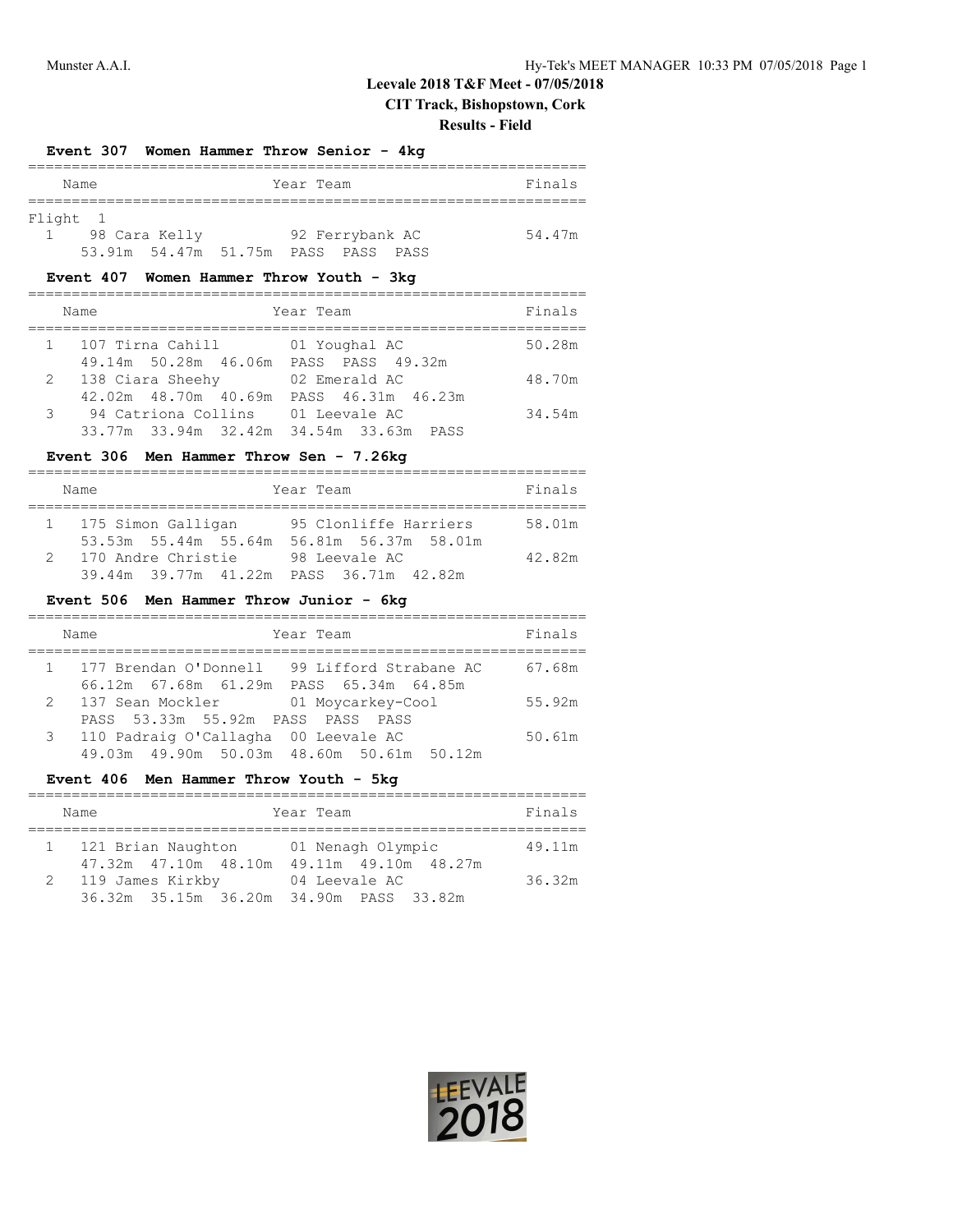# **CIT Track, Bishopstown, Cork**

## **Results - Field**

#### **Event 408 Men Hammer Throw Youth - 4kg**

| Name              |                    | Year Team          |  | Finals |
|-------------------|--------------------|--------------------|--|--------|
|                   |                    |                    |  |        |
| 112 Sean Naughton |                    | 03 Leevale AC      |  | 34.48m |
|                   | 34.48m PASS 33.81m | PASS 33.28m 33.20m |  |        |

### **Event 205 Women Pole Vault**

| Name                                  |                     |        | Year Team                          |                                              |  | Finals |
|---------------------------------------|---------------------|--------|------------------------------------|----------------------------------------------|--|--------|
| 1 233 Orla Coffey 03 Carraig na bhF   |                     |        |                                    |                                              |  | 3.15m  |
|                                       |                     |        |                                    | 2.10 2.25 2.40 2.55 2.70 2.85 3.00 3.15 3.30 |  |        |
|                                       |                     |        |                                    | P P P XO O O O XO XXX                        |  |        |
| 1 229 Emma Coffey 01 Carraig na bhF   |                     |        |                                    |                                              |  | 3.15m  |
|                                       |                     |        |                                    | 2.10 2.25 2.40 2.55 2.70 2.85 3.00 3.15 3.30 |  |        |
|                                       |                     |        |                                    | P P P P P P XO O XXX                         |  |        |
| 3 174 Clodagh Walsh 01 Abbey Striders |                     |        |                                    |                                              |  | 2.85m  |
|                                       |                     |        | 2.10 2.25 2.40 2.55 2.70 2.85 3.00 |                                              |  |        |
| P                                     |                     |        | P P P P O XXX                      |                                              |  |        |
| 3 236 Una Samuels 00 Leevale AC       |                     |        |                                    |                                              |  | 2.85m  |
|                                       |                     |        | 2.10 2.25 2.40 2.55 2.70 2.85 3.00 |                                              |  |        |
|                                       |                     |        | P P P XO O O XXX                   |                                              |  |        |
| 5 269 Sara Zia Buckley beevale AC     |                     |        |                                    |                                              |  | 2.40m  |
|                                       | 2.10 2.25 2.40 2.55 |        |                                    |                                              |  |        |
|                                       | O O XO XXX          |        |                                    |                                              |  |        |
| 5 262 Una Brice                       |                     |        |                                    | Leevale AC                                   |  | 2.40m  |
|                                       | 2.10 2.25 2.40 2.55 |        |                                    |                                              |  |        |
| ∩                                     | $\circ$             | XO XXX |                                    |                                              |  |        |

#### **Event 204 Men Pole Vault**

|              | Name      |     |   |              | Finals<br>Year Team                                                                                                |
|--------------|-----------|-----|---|--------------|--------------------------------------------------------------------------------------------------------------------|
| $\mathbf{1}$ |           |     |   |              | 103 Yuri Kanash 97 West Waterford AC<br>4.30m<br>2, 25 2, 40 2, 55 3, 00 3, 15 3, 30 3, 45 4, 00 4, 15 4, 30 4, 45 |
|              | P         | P   |   |              | P P P P P<br>$\circ$<br>$\bigcirc$<br>XO.<br>XXX<br>2 194 Ray Walsh 98 Abbey Striders<br>4.00m                     |
|              | P         | P   | P | $\mathbf{P}$ | 2.25 2.40 2.55 3.00 3.15 3.30 3.45 4.00 4.15<br>P P<br>P<br>XO.<br>XXX                                             |
|              |           |     |   |              | 3 271 Adam O'Dwyer 02 Moycarkey-Cool<br>3.30m<br>2.25 2.40 2.55 3.00 3.15 3.30 3.45                                |
|              | P         | P   |   | P XXO        | XO XXO<br>XXX X                                                                                                    |
| 4            | 2.25 2.40 |     |   |              | 2.25m                                                                                                              |
|              |           | XXX |   |              |                                                                                                                    |

## **Event 305 Women Discus Throw Senior - 1kg**

| Name | Year Team | Fina<br>---- |
|------|-----------|--------------|
|      |           |              |

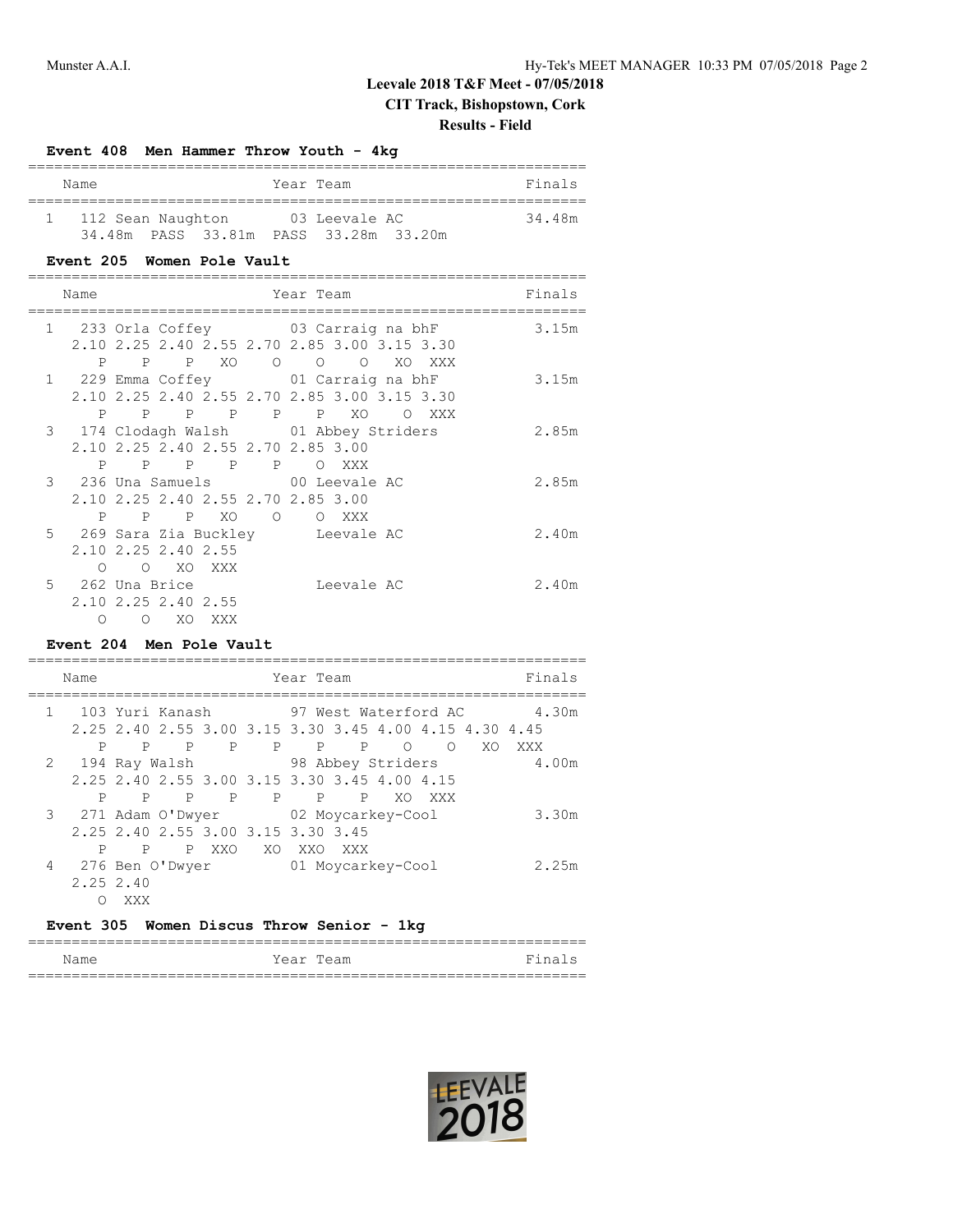**CIT Track, Bishopstown, Cork**

#### **Results - Field**

| Event 305 Women Discus Throw Senior - 1kg  |        |
|--------------------------------------------|--------|
| 1 260 Niamh Fogarty 00 North Westmeath AC  | 47.67m |
| 44.87m 47.67m FOUL 45.10m 46.28m FOUL      |        |
| 2 205 Nicole Kehoe Dowli 99 St. Abban's AC | 31.38m |
| 31.21m 29.68m 29.57m 31.09m 30.60m 31.38m  |        |
| 3 238 Roisin Howard 91 Bandon AC           | 27.88m |
| 27.88m  23.59m  FOUL  27.72m  25.85m  FOUL |        |

## **Event 405 Women Discus Throw Youth - 1kg**

| Name |                    | Year Team |                    |  | Finals |
|------|--------------------|-----------|--------------------|--|--------|
|      | 138 Ciara Sheehy   |           | 02 Emerald AC      |  | 32.94m |
|      | 31.16m 31.97m FOUL |           | 32.94m 29.86m FOUL |  |        |

# **Event 304 Men Discus Throw Senior - 2kg**

|   | Year Team<br>Name                                                              | Finals |
|---|--------------------------------------------------------------------------------|--------|
|   | 137 Sean Mockler<br>01 Moycarkey-Cool<br>39.80m FOUL 38.93m FOUL FOUL 40.63m   | 40.63m |
| 2 | 261 Padraig Hore<br>00 Taghmon AC<br>36.95m 40.34m 40.32m 39.34m 40.33m 40.44m | 40.44m |
| 3 | 324 Dave Tierney<br>88 Leevale AC<br>FOUL 28.79m FOUL 29.10m 31.70m<br>FOIIT.  | 31.70m |

# **Event 404 Men Discus Throw Youth - 1.5k**

|   | Name                                                        | Year Team              | Finals |
|---|-------------------------------------------------------------|------------------------|--------|
|   | 119 James Kirkby<br>30.53m FOUL 29.17m 32.10m 33.37m 31.60m | 04 Leevale AC          | 33.37m |
| 2 | 104 Ryan Duqqan<br>FOUL 30.86m FOUL 27.95m FOUL             | 01 Leevale AC<br>FOUL. | 30.86m |

## **Event 203 Women High Jump**

| Name |                                                                         | Year Team                                                                    | Finals |
|------|-------------------------------------------------------------------------|------------------------------------------------------------------------------|--------|
|      | 1.45 1.50 1.55 1.60 1.63 1.66 1.71 1.75 1.77<br>P P O P O               | 1 446 Ciara Kennelly 63 Killarney Valley AC<br>$\bigcirc$<br><b>XXX</b><br>∩ | 1.75m  |
| P    | 2 314 Katie Walsh<br>1.45 1.50 1.55 1.60 1.63<br>XO XO XXX<br>$\circ$   | 99 Carraig na bhF                                                            | 1.60m  |
|      | 3 190 Aisling Cassidy<br>1.45 1.50 1.55 1.60<br>XXX<br>$\left( \right)$ | 01 Leevale AC                                                                | 1.55m  |

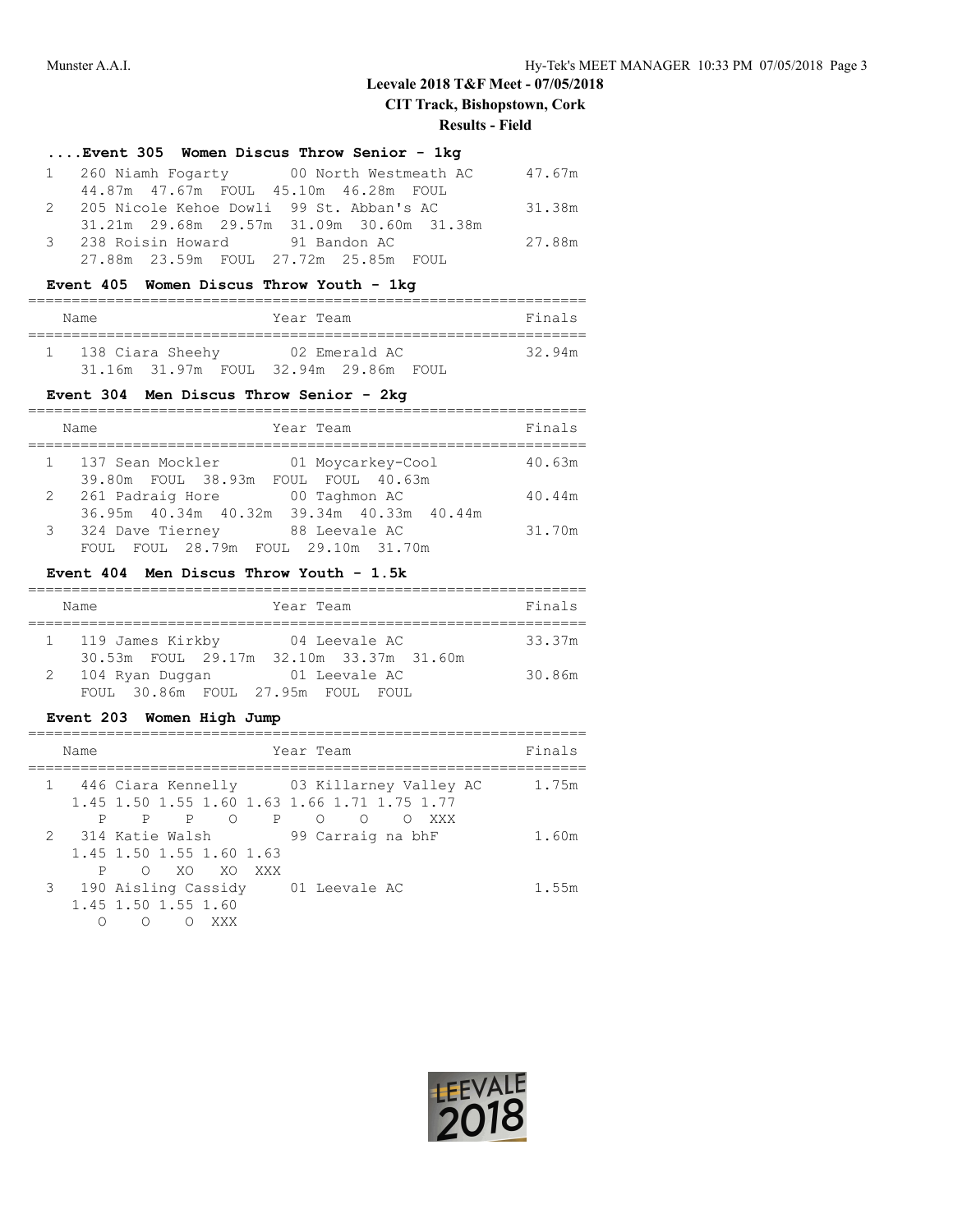# **Leevale 2018 T&F Meet - 07/05/2018 CIT Track, Bishopstown, Cork Results - Field**

**Event 200 Men Long Jump**

| Name                                                                | Year Team         | Finals Wind                                                                                                                 |
|---------------------------------------------------------------------|-------------------|-----------------------------------------------------------------------------------------------------------------------------|
| 1 228 Darragh Miniter 01 St. Mary's AC                              |                   | $6.49m$ 0.5<br>$6.36$ m $(0.4)$ 6.33 m $(-0.3)$ 6.39 m $(-0.0)$ 6.09 m $(-0.3)$ 6.49 m $(0.5)$ 6.32 m $(-0.4)$              |
| 2 407 David Cussen                                                  | 97 Old Abbey AC   | 6.46m 0.2                                                                                                                   |
| 3 317 Sean Carolan                                                  | 02 Nenagh Olympic | $6.07$ m( $-0.3$ ) $6.22$ m( $0.8$ ) $6.34$ m( $0.4$ ) $6.37$ m( $0.1$ ) $6.31$ m( $-0.7$ ) $6.46$ m( $0.2$ )<br>6.39m -0.6 |
| $6.39m(-0.6)$ FOUL $(0.8)$ $6.31m(0.8)$ FOUL<br>4 510 Daniel Hurley | 02 Leevale AC     | $FOUL(-0.0) FOUL(0.7)$<br>$6.28m - 0.2$                                                                                     |
|                                                                     |                   | $6.26$ m(-0.4) $6.16$ m(1.0) FOUL(-1.1) FOUL(-0.3) $6.28$ m(-0.2) FOUL(1.0)                                                 |

## **Event 301 Women Shot Putt Senior - 4kg**

| Year Team<br>Name                              | Finals |
|------------------------------------------------|--------|
| 341 Alana Frattaroli 94 Limerick AC            | 12.94m |
| 12.24m  12.42m  12.71m  12.53m  12.94m  12.44m |        |
| 2 205 Nicole Kehoe Dowli<br>99 St. Abban's AC  | 11.52m |
| 11.52m 11.22m 11.25m<br>11.28m  11.44m  11.31m |        |
| 3 238 Roisin Howard<br>91 Bandon AC            | 10.71m |
| 10.07m  10.20m  10.71m  10.13m  9.69m  10.37m  |        |
| 89 Lagan Valley AC<br>4 442 Laura Frey         | 10.08m |
| 9.62m 9.79m 10.08m 9.57m 10.08m FOUL           |        |

## **Event 401 Women Shot Putt Youth - 3kg**

| Name             |  | Year Team |                                         |  | Finals |
|------------------|--|-----------|-----------------------------------------|--|--------|
| 138 Ciara Sheehy |  |           | 02 Emerald AC                           |  | 14.79m |
|                  |  |           | 13.25m FOUL 14.19m 14.46m 14.33m 14.79m |  |        |

## **Event 300 Men Shot Putt Sen - 7.26kg**

| Name                                                         | Year Team                                                   | Finals |
|--------------------------------------------------------------|-------------------------------------------------------------|--------|
| 1 324 Dave Tierney                                           | 88 Leevale AC<br>12.48m 13.94m 13.87m 12.50m 14.11m 13.10m  | 14.11m |
| 2 261 Padraig Hore                                           | 00 Taghmon AC                                               | 12.33m |
| 11.59m 12.33m 11.76m 11.60m FOUL 12.04m<br>3 257 Benny Healy | 99 Fanahan McS<br>11.86m 11.33m 11.35m 11.64m 11.85m 12.03m | 12.03m |

# **Event 400 Men Shot Putt Youth - 5kg**

| Name                                | Year Team |               | Finals |
|-------------------------------------|-----------|---------------|--------|
| 104 Ryan Duqqan                     |           | 01 Leevale AC | 9.62m  |
| 8.66m 8.89m 9.43m 9.44m 8.96m 9.62m |           |               |        |

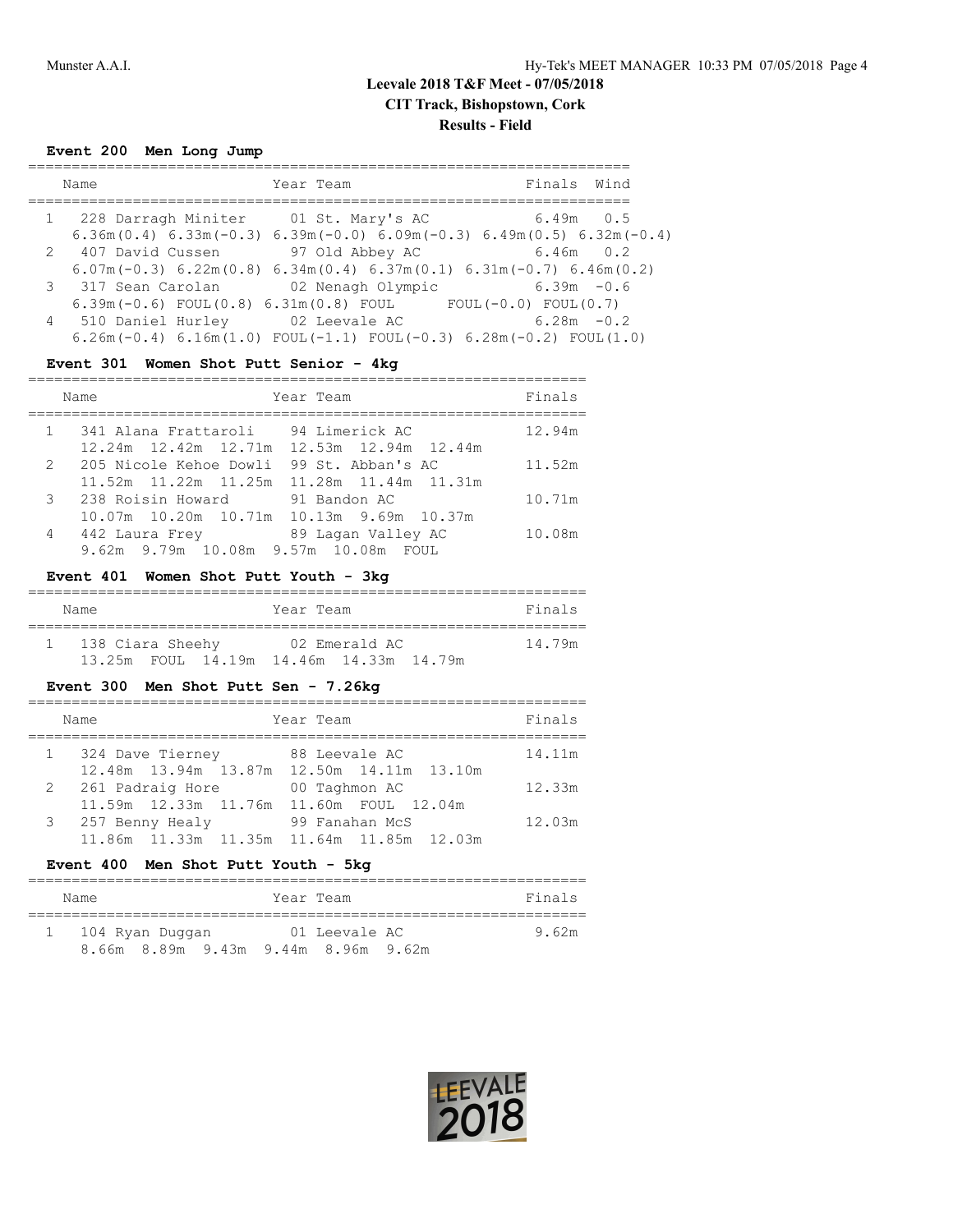# **Leevale 2018 T&F Meet - 07/05/2018 CIT Track, Bishopstown, Cork Results - Field**

**Event 202 Men High Jump**

| Name |              |                                            | Year Team         | Finals |
|------|--------------|--------------------------------------------|-------------------|--------|
|      |              | 1 222 Ben Donovan 02 Abbey Striders        |                   | 1.85m  |
|      |              | 1.65 1.70 1.75 1.80 1.85 1.90              |                   |        |
|      | $\mathbf{P}$ | OOOOXXOXXX                                 |                   |        |
|      |              | 1 407 David Cussen 97 Old Abbey AC         |                   | 1.85m  |
|      |              | 1.65 1.70 1.75 1.80 1.85 1.90              |                   |        |
|      |              | P P O<br>O XXO                             | XXX X             |        |
|      |              | 3 515 Cian O'Brien 98 Waterford AC         |                   | 1.80m  |
|      |              | 1.65 1.70 1.75 1.80 1.85                   |                   |        |
|      | $\mathbf{P}$ | O XO XXO XXX                               |                   |        |
|      |              | 3 512 Darragh Courtney 01 St. Brendan's AC |                   | 1.80m  |
|      |              | 1.65 1.70 1.75 1.80 1.85                   |                   |        |
|      | $\mathbf{P}$ | O XXO<br>P<br>XXX                          |                   |        |
|      |              | 5 212 Tristan Chambers 02 Bandon AC        |                   | 1.70m  |
|      |              | 1.65 1.70 1.75                             |                   |        |
|      | XO.          | O XXX                                      |                   |        |
|      |              | 284 Joseph McEvoy                          | 02 Nenagh Olympic | DNS    |

# **Event 201 Women Long Jump**

| Name                                                                                                                                       | Year Team        | Finals Wind           |
|--------------------------------------------------------------------------------------------------------------------------------------------|------------------|-----------------------|
| 1 561 Sophie Meredith 01 St. Mary's AC<br>$5.89m(-0.2) 6.01m(-0.7) 6.02m(0.6) 5.93m(-0.8) FOUT$                                            |                  | $6.02m$ $0.6$<br>FOUL |
| 2 540 Elizabeth Morland 98 Cushinstown AC<br>$5.56$ m (-0.2) $5.59$ m (-0.8) $5.85$ m (-0.2) $5.72$ m (-1.0) $F0UL$ (-0.3) $5.81$ m (-0.9) |                  | $5.85m - 0.2$         |
| 3 487 Sarah McCarthy                                                                                                                       | 97 Mid Sutton AC | $5.80m - 0.2$         |
| $5.70$ m(-0.0) $5.63$ m(-0.1) $5.80$ m(-0.2) $5.66$ m(-0.2) $FOUT(0.7)$ $5.53$ m(-0.5)<br>238 Roisin Howard                                | 91 Bandon AC     | DN S<br>NW T          |

## **Event 303 Women Javelin Throw Senior- 600g**

|                | Name                                                           |  | Year Team       |  | Finals |
|----------------|----------------------------------------------------------------|--|-----------------|--|--------|
|                | 1 581 Grace Casey<br>41.00m 39.36m 39.87m 39.79m 38.03m 39.91m |  | 00 Eire Og Corr |  | 41.00m |
| $\overline{2}$ | 395 Nikki O'Neill<br>32.25m 35.24m 31.28m 34.75m 37.66m 33.25m |  | 01 Newbridge AC |  | 37.66m |

# **Event 403 Women Javelin Throw Youth - 500g**

| Name |                    |  | Year Team |               |                                         | Finals |  |
|------|--------------------|--|-----------|---------------|-----------------------------------------|--------|--|
|      | 153 Katie Moynihan |  |           | 03 Leevale AC |                                         | 43.05m |  |
|      |                    |  |           |               | 43.05m 41.16m PASS 42.13m 37.41m 37.61m |        |  |